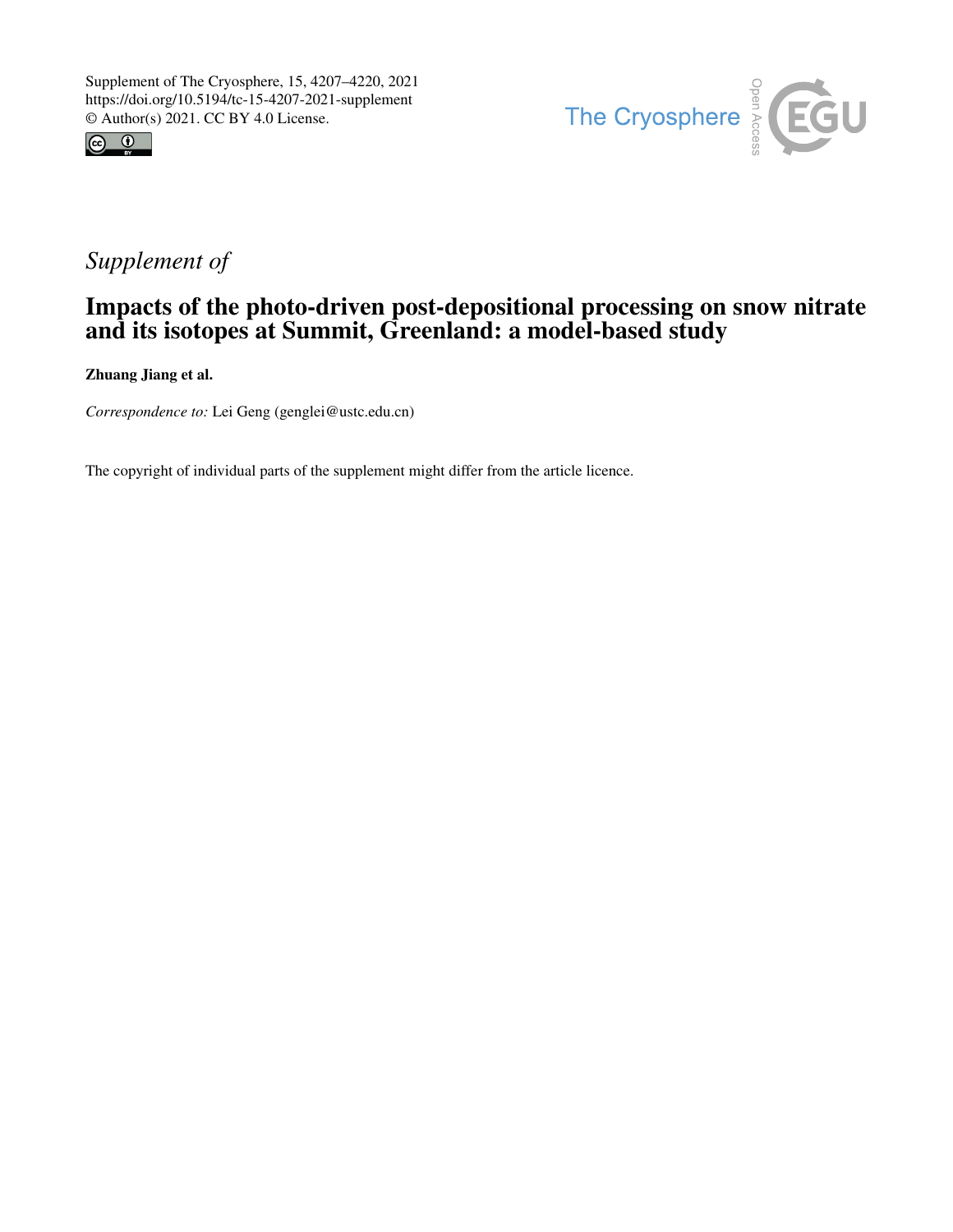## **Wavelength-dependent**  $\varepsilon_p$  and its impact on  $\delta^{15}N$  of FP.

In TRANSITS, the time step was set to one week. However, the actinic flux also fluctuates within one week. To calculate the integral effect in this time step, we first computed the actinic flux at different solar zenith angle (50 to 90 ° at Summit) by setting a constant TCO value form observation:



**Figure S1**. The computed actinic flux at snow surface under different solar zenith angle at Summit with a TCO of 300 DU as example.

Then we calculated the photolysis rate constant and fractionation factor at each solar zenith angle by:

$$
^{14}J(sza) = \int_{280 \text{ nm}}^{350 \text{ nm}} \Phi(\lambda) \times {}^{14}\sigma_{NO_3^-}(\lambda) \times I(z, \lambda) d\lambda
$$
  

$$
^{15}J(sza) = \int_{280 \text{ nm}}^{350 \text{ nm}} \Phi(\lambda) \times {}^{15}\sigma_{NO_3^-}(\lambda) \times I(z, \lambda) d\lambda
$$
  

$$
\varepsilon_p = \frac{{}^{14}J(sza)}{{}^{15}J(sza)} - 1
$$

The calculated results are shown below: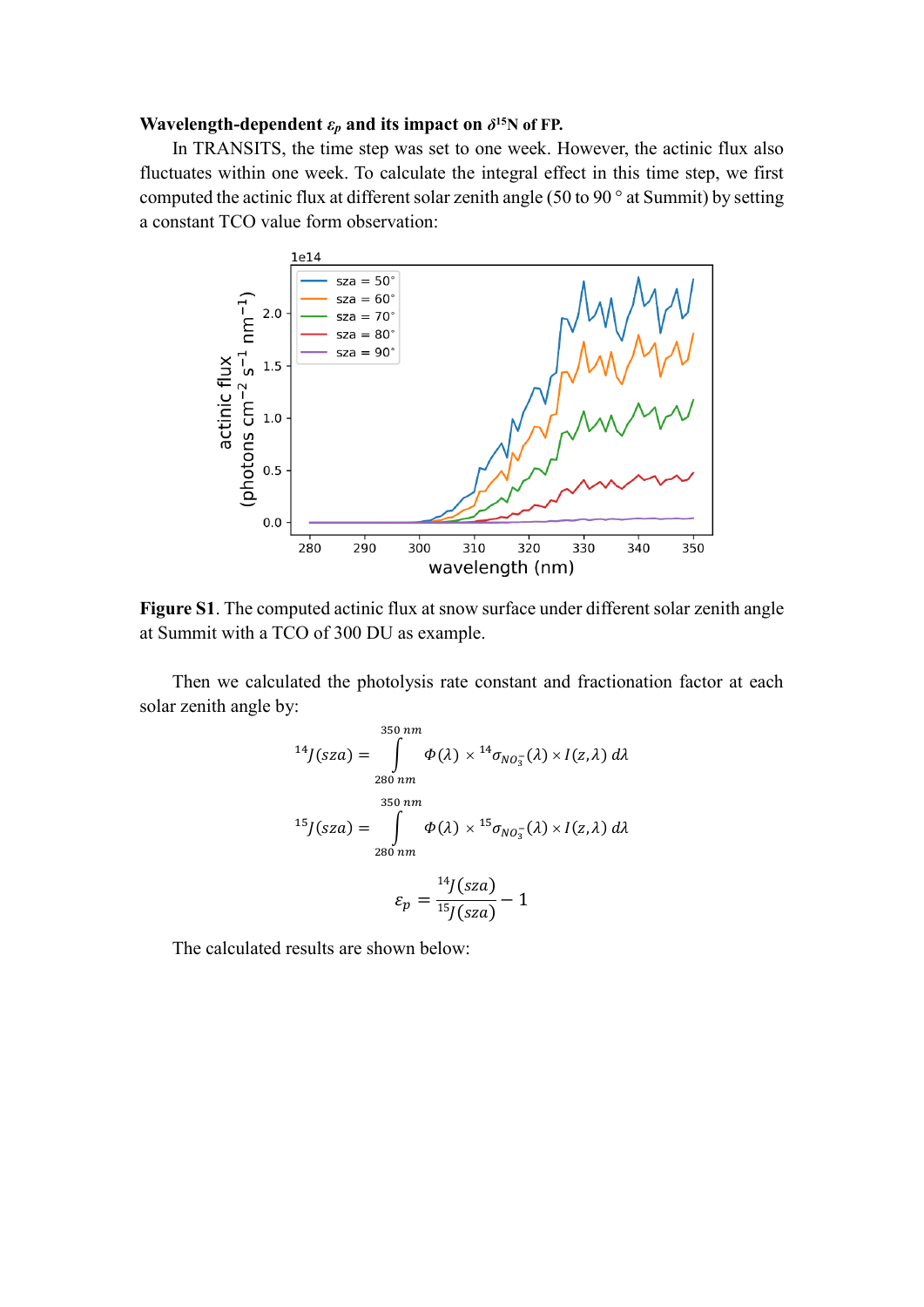

**Figure S2.** The computed nitrate photolysis rate constant and fractionation factor  $(\varepsilon_p)$ under different solar zenith angle at Summit with a TCO of 300 DU as example.

The overall effect in one week can be calculated as below:

$$
\bar{J} = \frac{\int J(sza) \times t(sza) \times d(sza)}{\int t(sza) \times d(sza)}
$$

and:

$$
\bar{\varepsilon}_p = \frac{\int \varepsilon_p(sza) \times t(sza) \times d(sza)}{\int \varepsilon_p(sza) \times d(sza)}
$$

As can be seen in the above equations, the photolysis fractionation factor  $(\varepsilon_p)$  is closely linked with the mean solar zenith angle in each week. Although the  $\delta^{15}N(NO_3^-)$ of the bulk snowpack would also change owing to mass balance, its effect was muted by the large variation in  $\varepsilon_p$ , and  $\delta^{15}N$  of FP was completed controlled by the variation in *εp.*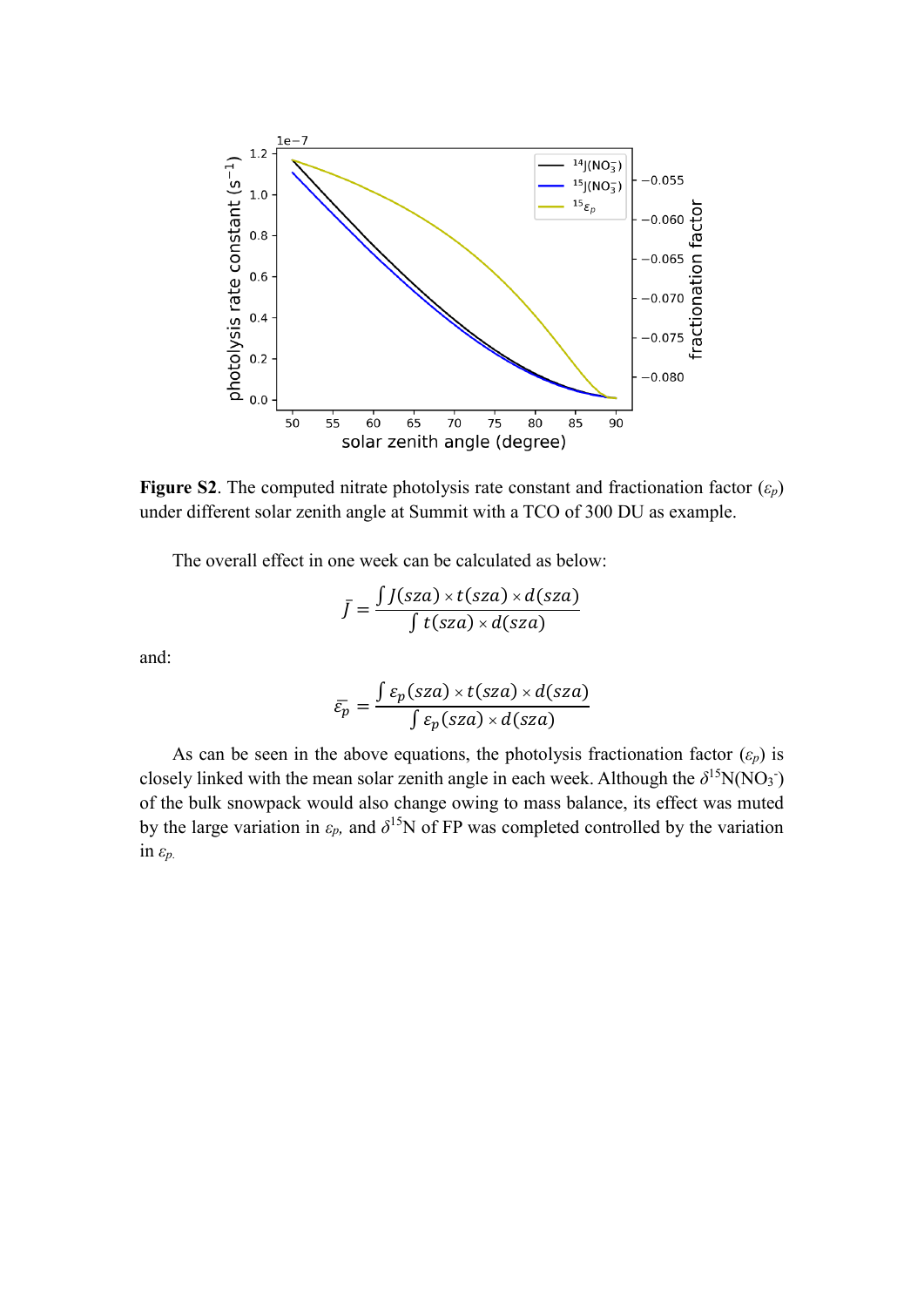

Figure S3. Solar zenith angle and the weekly snow accumulation observations at Summit, Greenland. The thick black curve represents the average over the 5 years, and others were the observations in each year from 2003-2007.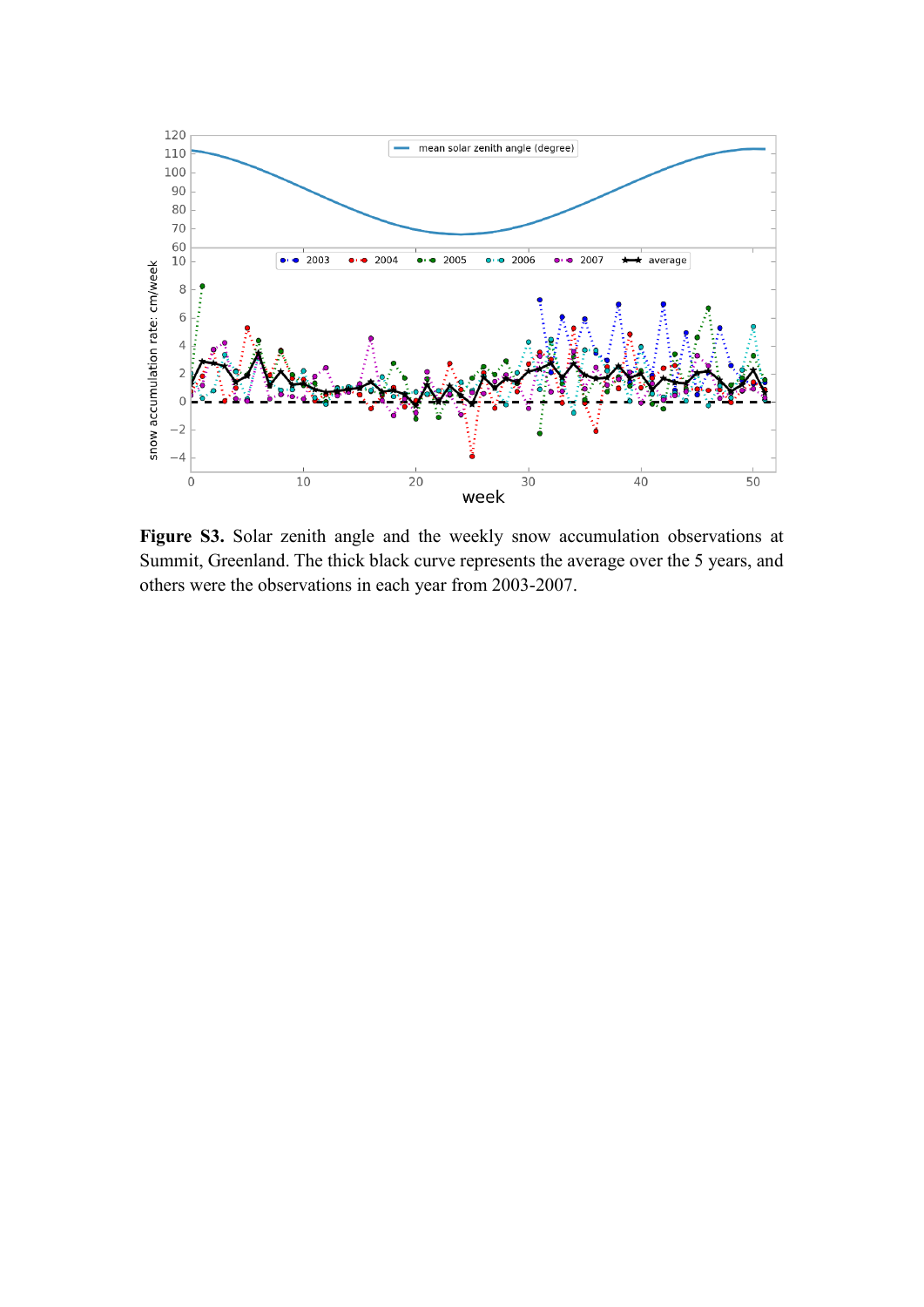

Figure S4. The impact of choosing different F<sub>pri</sub> on modeled snow nitrate profiles. Varied  $F_{\text{pri}}$ : using seasonally-varied  $F_{\text{pri}}$  as seen in Figure 1a. Constant  $F_{\text{pri}}$ : using constant  $F_{\text{pri}}$  throughout the year. Note the annual amount of  $F_{\text{pri}}$  was kept same in these two scenarios.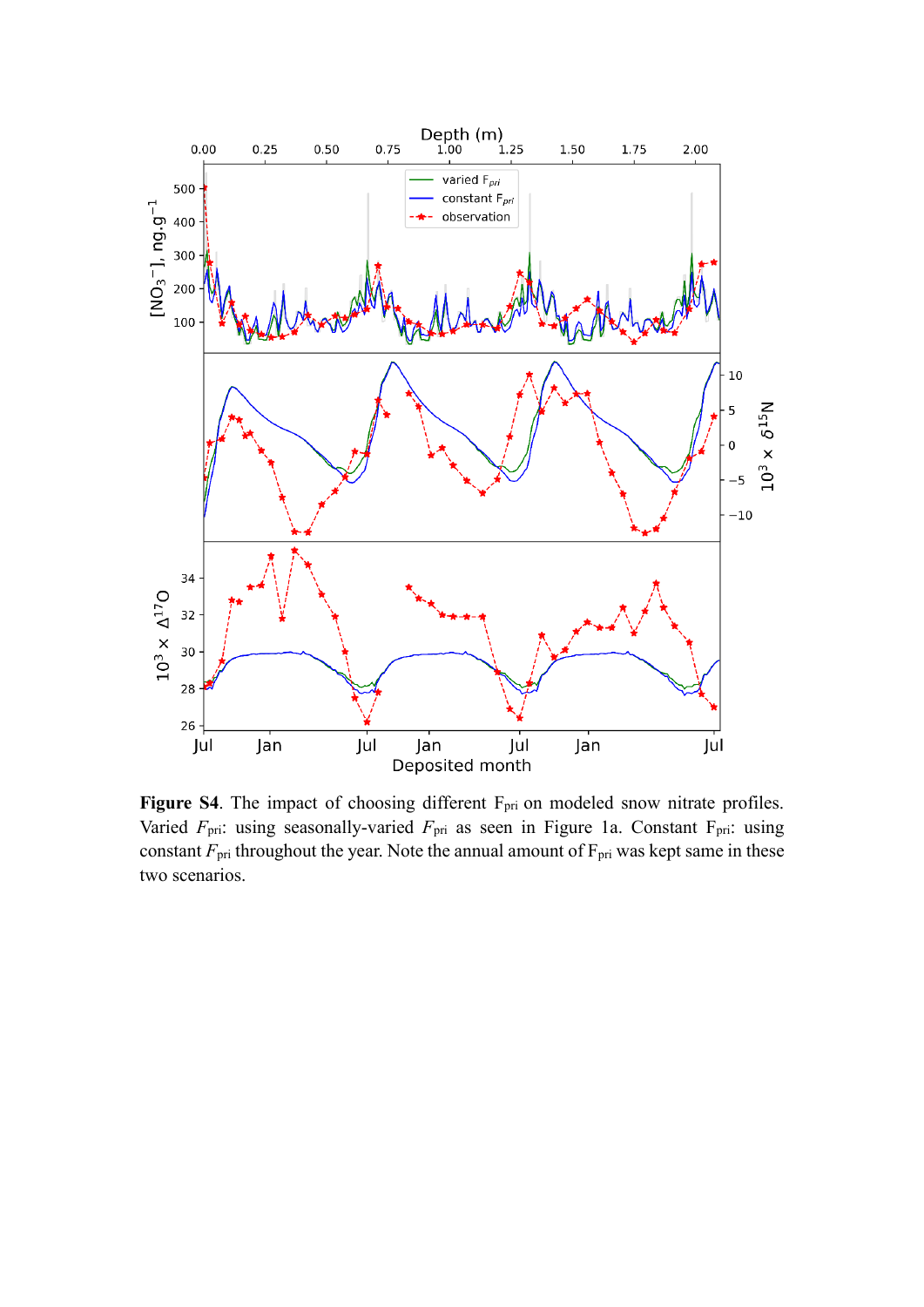

**Figure S5**. The modelled seasonal  $\delta^{15}N(NO_3)$  with different  $f_{exp}$  (the export fraction).

| parameter                           | description                         | value                                                 | reference               |
|-------------------------------------|-------------------------------------|-------------------------------------------------------|-------------------------|
| h                                   | Boundary layer                      | 156 m                                                 | Cohen et al., 2007      |
|                                     | height                              |                                                       |                         |
| T                                   | Temperature                         |                                                       | NOAA observation        |
| P                                   | Pressure                            |                                                       | NOAA observation        |
| <b>TCO</b>                          | Total column ozone                  |                                                       | NOAA observation        |
| $O_3$                               | Ozone concentration                 |                                                       | NOAA observation        |
| <b>BrO</b>                          | BrO concentration                   | 2 pptv                                                | Fibiger et al., 2016    |
| OH/HO <sub>2</sub> /RO <sub>2</sub> | OH/HO <sub>2</sub> /RO <sub>2</sub> |                                                       | Sjostedt et al., 2007   |
|                                     | concentration                       |                                                       |                         |
| fexp                                | Nitrate export                      | 0.35                                                  | calculated              |
|                                     | fraction                            |                                                       |                         |
| A                                   | Snow accumulation                   | $250 \text{ kg m}^2 \text{ a}^{-1}$                   | Dibb et al., 2004       |
|                                     | rate                                |                                                       |                         |
| $\rho$                              | Snow density                        | $0.35$ g cm <sup>-3</sup>                             | Geng et al., 2014       |
| Φ                                   | Quantum yield                       | 0.002                                                 | <sup>1</sup> Scaled.    |
| $\sigma$                            | Nitrate cross section               |                                                       | Berhanu et al., 2014    |
| fcage                               | Cage effect                         | 0.15                                                  | Erbland et al., 2015    |
| $F_{pri}$                           | Primary input nitrate               | $6.6\times10^{-6}$ kgN m <sup>2</sup> a <sup>-1</sup> | $2$ Iizuka et al., 2018 |

**Table S1**